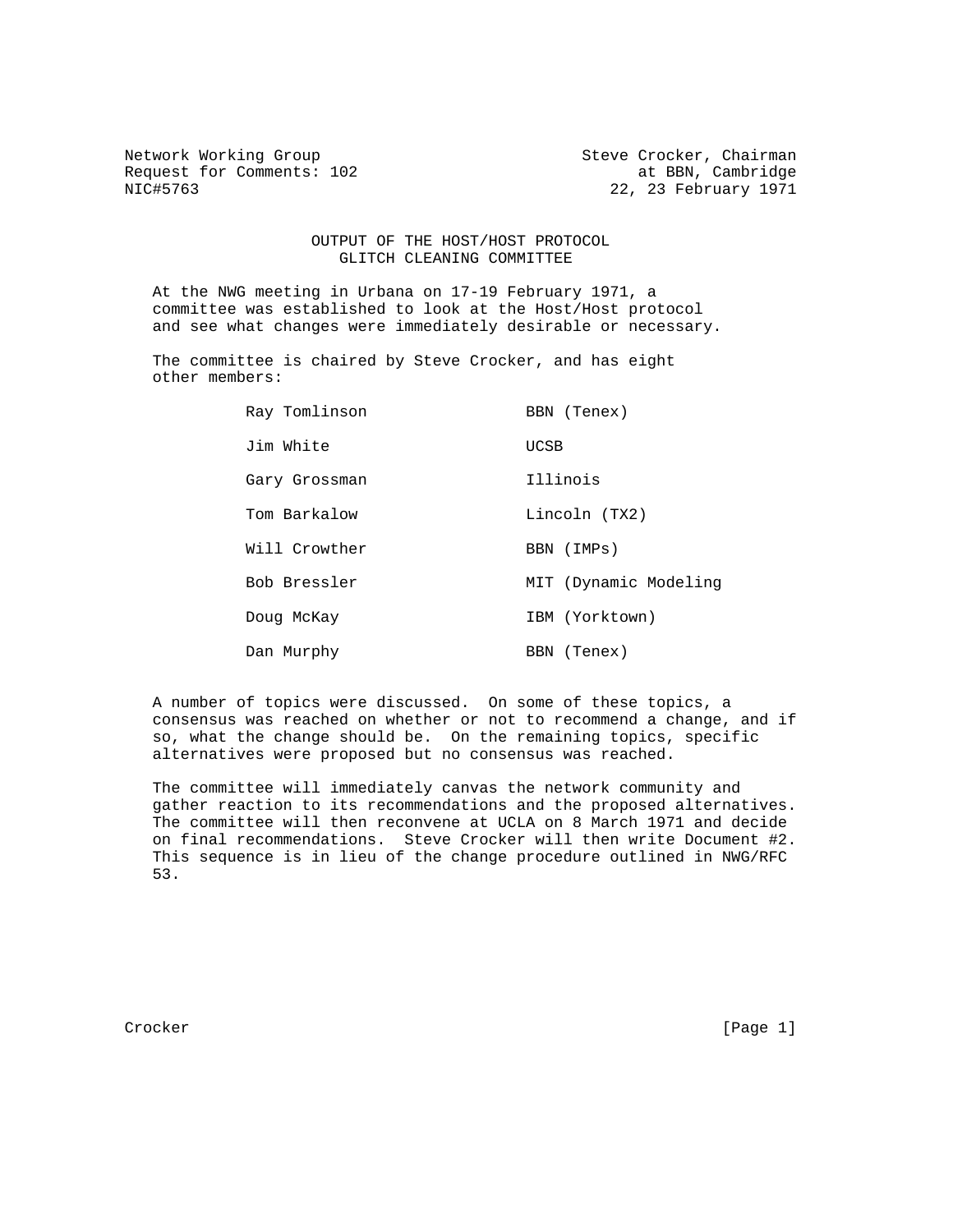Specific Recommendations

- 1. The ECO and ERP command should each be 8 bits long.
- 2. The ERR command should be 96 bits long.
- 3. Message Data Types should be eliminated. Third-level protocol people may reinstate such a mechanism.
- 4. The Cease mechanism should be discontinued.
- 5. A new pair of one byte commands RST (reset) and RRP (reset reply) should be added. The RST should be interpreted as a signal to purge the NCP tables of any existing entries which arose from the sending Host. The RRP command should be returned to acknowledge receipt of the RST. The Host sending the RST may proceed after receiving either a RST or a RRP in return. A RST may be returned if the second Host comes up after the first Host.
- 6. Although it was suggested at the Urbana meeting that connections should be full-duplex, the committee recommends against this change.
- 7. Messages should be an integral number of bytes, and the number of bytes and the byte size should be specified in each message. The marking convention should be abandoned and the padding ignored.

 The number of bytes in the message should be a 16-bit number following the leader. The byte size should be in the next 8-bit field. Two suggestions were generated for the starting point of the text, and these are explained in the next session.

 For flow control purposes, the number of bits in a message is the product of the number of bytes and the byte size. The leader and other fixed format fields are not counted.

 8. The problem of synchronizing the interrupt signal in a console input stream was considered. We consider the console input scanner as a process and note two reasonable implementations: it may either read characters as fast as it can, looking for the interrupt character and throwing away characters if there is no room in the user process' input queue; it may read characters only as fast as the user process can receive them, (or at least has room for them).

 The first implementation guarantees that the interrupt character (e.g., control - C on the PDP-10 10/50) will always be acted on, but requires that the using process interpret the output stream to detect

Crocker [Page 2]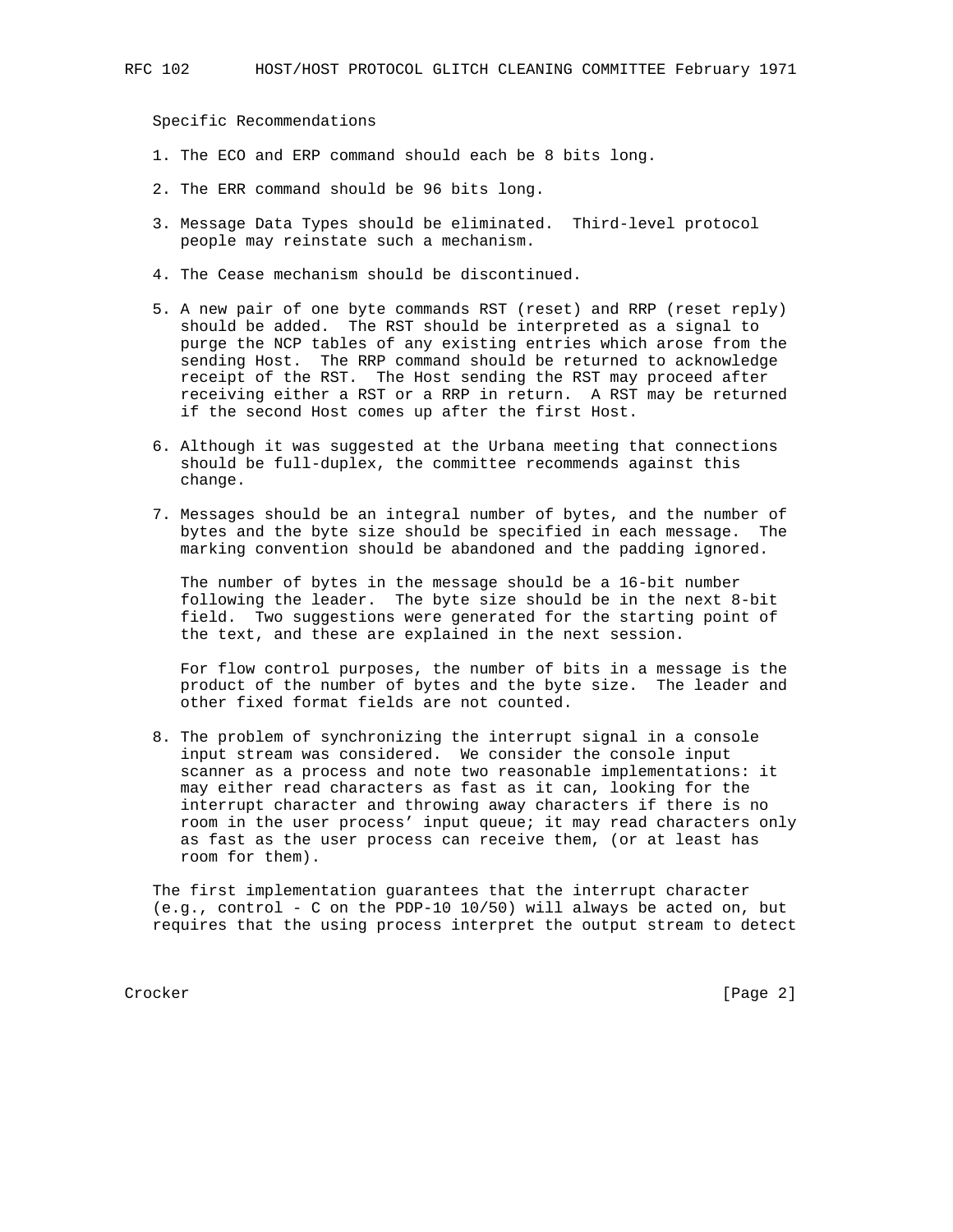when it is sending too fast. The second implementation avoids overrun but may not allow for sending an interrupt code. Note that in the first case, allocation is alway renewed as soon as possible by the console input interpreter; whereas in the second case, allocation is renewed only as the result of acceptance of data by the user process.

 We decided that this is really a third-level protocol matter, viz, use the INS to mean that a special code has been inserted into the input stream. In conjunction with this, create the special code to be put into the input sequence.

 This special code would be network-wide and independent of the particular interrupt character peculiar to the serving system. The scheme for interrupting a serving process is that the using process inserts the serving Host's interrupt sequence, followed by the network special code, and also issue the INS.

## UNRESOLVED ALTERNATIVES

1. Length of Control Messages

 In accordance with other specifications, control messages should be an integral number of 8-bit bytes, the length should be specified in the byte count field, and control commands should not be split across messages.

 Unresolved was whether to specially limit the length of control messages. The two choices are.

- a) no special limit ( ~ 1000 bytes)
- b) 120 bytes
- 2. Message Format

 It was agreed to abandon marking and include the text length in the form of a byte count and byte size. Unresolved was where to begin the first byte of data. The two choices are:

 a) have the first data byte begin after 72 bits of leader, byte count, byte size and spacing. The message format would then be as in the diagram:

Crocker [Page 3]